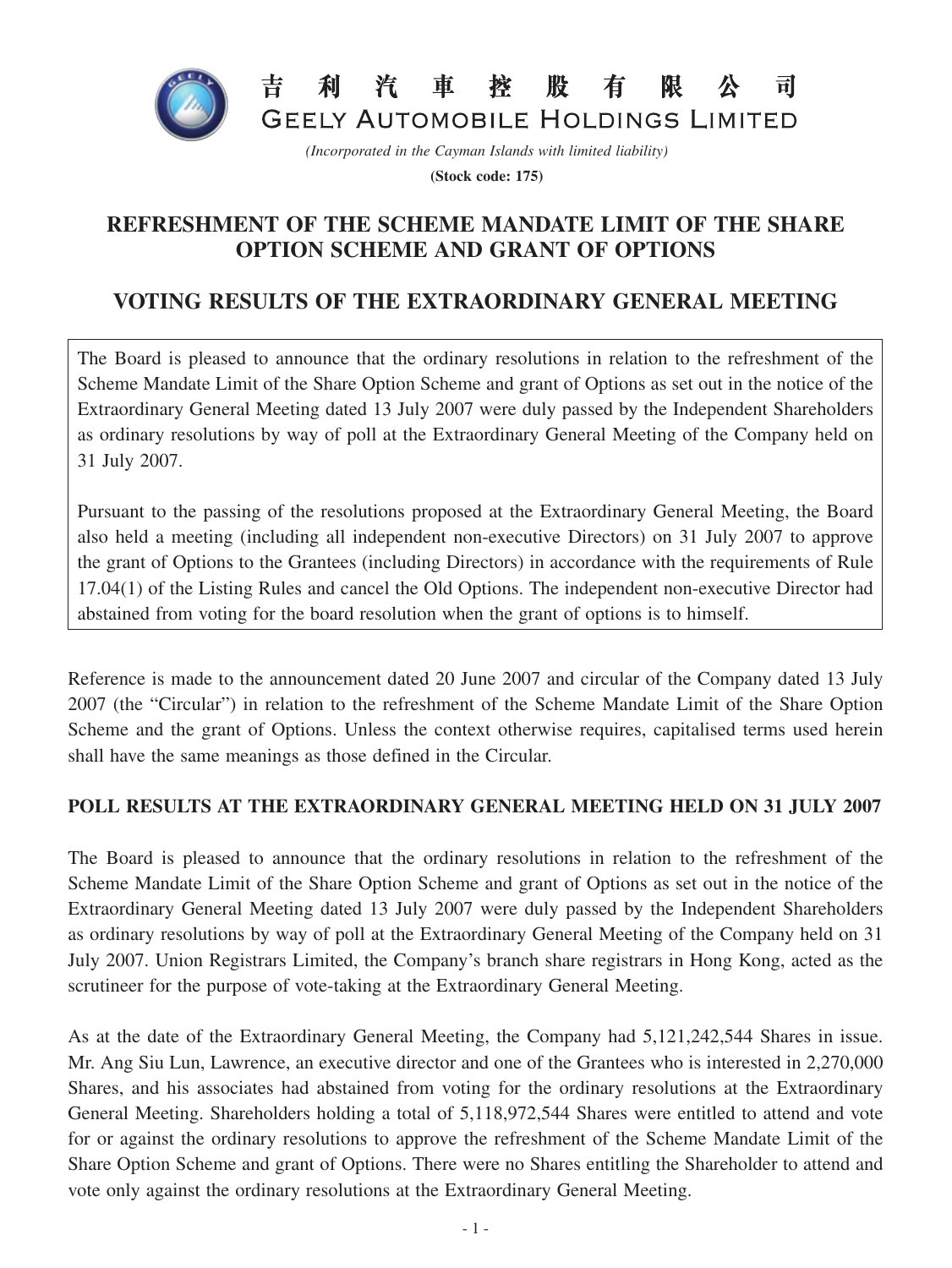Set out below are the results of the voting by poll by the Independent Shareholders in respect of the ordinary resolutions put to vote at the Extraordinary General Meeting held on 31 July 2007:

| <b>ORDINARY RESOLUTIONS</b> |                                                                                                                                                                                                                                                                                                                                                 | No. of votes $(\%)$ of poll  |                          |
|-----------------------------|-------------------------------------------------------------------------------------------------------------------------------------------------------------------------------------------------------------------------------------------------------------------------------------------------------------------------------------------------|------------------------------|--------------------------|
|                             |                                                                                                                                                                                                                                                                                                                                                 | <b>FOR</b>                   | <b>AGAINST</b>           |
| 1.                          | To approve and confirm the refreshment of the limit in respect<br>of the granting of share options under the Share Option Scheme<br>of the Company adopted on 31 May 2002 and all other share<br>option scheme(s) up to $10\%$ of the total number of shares of<br>the Company in issue as at the date of the extraordinary general<br>meeting. | 1,915,061,000<br>$(95.43\%)$ | 91,788,200<br>(4.57%)    |
| 2.                          | To approve and confirm the grant of New Option (1) (as defined<br>in the Circular) to the Grantees (as defined in the Circular) on<br>terms that mirror those under Old Option (1) (as defined in the<br>Circular).                                                                                                                             | 1,914,226,000<br>$(95.38\%)$ | 92,623,200<br>$(4.62\%)$ |
| 3.                          | To approve and confirm the grant of New Option (2) (as defined<br>in the Circular) to the Grantees (as defined in the Circular) on<br>terms that mirror those under Old Option (2) (as defined in the<br>Circular).                                                                                                                             | 1,914,226,000<br>$(95.38\%)$ | 92,623,200<br>$(4.62\%)$ |
| 4.                          | To approve and confirm the grant of New Option (3) (as defined<br>in the Circular) to the Grantees (as defined in the Circular) on<br>terms that mirror those under Old Option (3) (as defined in the<br>Circular).                                                                                                                             | 1,914,226,000<br>$(95.38\%)$ | 92,623,200<br>$(4.62\%)$ |
| 5.                          | To approve and confirm the grant of New Option (4) (as defined<br>in the Circular) to the Grantees (as defined in the Circular) on<br>terms that mirror those under Old Option (4) (as defined in the<br>Circular).                                                                                                                             | 1,914,226,000<br>$(95.38\%)$ | 92,623,200<br>$(4.62\%)$ |

On the basis of votes set out above, the above ordinary resolutions were duly passed as ordinary resolutions.